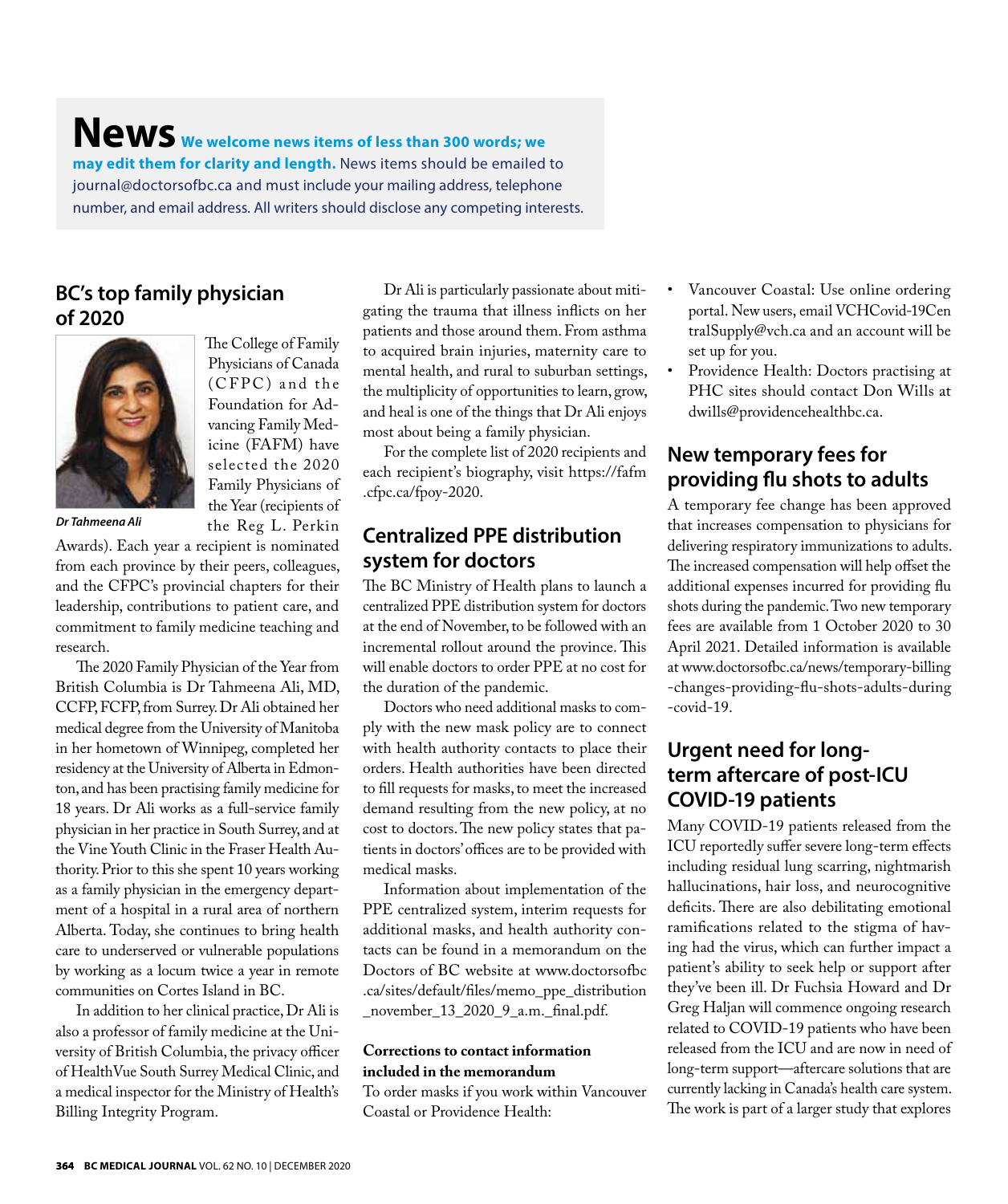how intensive care unit rehospitalizations can be prevented, for which both Dr Howard and Dr Haljan have received supporting grants from the Canadian Institutes of Health Research, and Dr Howard has received the Michael Smith Foundation for Health Research Scholar Award to investigate Critical Illness Survivorship.

Dr Howard and Dr Haljan's previous research in examining the aftercare of cancer patients revealed a large gap in post-ICU care, with 40% of ICU survivors readmitted to hospital within a year of discharge. They observed that 20% to 50% of patients released from the ICU later suffer from a wide variety of physical and emotional issues, termed post–intensive care syndrome (PICS).

This has been greatly exacerbated by COVID-19. The pandemic has highlighted the urgency for a broad long-term follow-up program that looks toward understanding the nuances of post-ICU survival. Comprehensive, holistic, and psychosocial support is crucial. PICS can compromise a patient's quality of life and a life lived on their own terms. It also puts stress on families who are tasked with the role of caregiver, leading to physical and financial burdens, especially for those with social inequities.

While over 80% of ICU patients survive, without seamless access to post-ICU aftercare, there is a remarkable cost that comes with it. COVID-19 presents an opportunity for provincial health care to prioritize ICU survivors and invest in patient-focused solutions.

Dr Howard, PhD, RN, is an assistant professor at UBC's School of Nursing. Dr Haljan, MD, FRCPC, is a clinical associate professor at the UBC Faculty of Medicine, local department head of critical care at Surrey Memorial Hospital, and the regional medical director of the Department of Evaluation and Research Services for the Fraser Health Authority. Dr Howard and Dr Haljan discuss their research on surviving the ICU in a video available at https://youtu.be/taRU1dXm4CQ.

#### **New Hospital at Home fees**

The BC government is implementing its Hospital at Home program across BC over the next few months to provide acute care services to patients in their own homes. The program allows eligible patients requiring hospital care to be

"admitted" to hospital, but to receive that care at home from an interdisciplinary team led by a most responsible practitioner with hospital admitting privileges.

Hospital at Home is intended to provide care that is equivalent to the care provided in a hospital. It will allow a subset of acutely ill patients to choose an alternative to traditional inpatient treatment when appropriate and desired by both the patient and physician.

Effective 1 November 2020, two new fees are available to bill for Hospital at Home

## **Social isolation puts women at higher risk of hypertension**

Researchers at the University of British Columbia are discovering that social isolation affects the health of men and women in different ways—including placing women at higher risk of high blood pressure. In a study published in the *Journal of Hypertension*, researchers discovered that middle-aged and older women who lacked social ties were



much more likely than men to suffer from hypertension—a known risk factor for heart disease, which is the leading cause of death among women—and stroke.

Using data from the Canadian Longitudinal Study on Aging, researchers analyzed the social ties of 28 238 adults aged 45 to 85, and found that women who were nonpartnered, engaged in fewer than three social activities a month, or had a small social network (fewer than 85 contacts) had higher odds of hypertension. Average systolic blood pressure was highest among widowed, lone-living, and socially inactive women, and the largest difference in blood pressure was between widowed and married women. Widowed women were found to have the strongest likelihood of hypertension across all categories.

Among men, those who were single, shared a home with others, and had the largest social networks had the highest blood pressure, while those who had smaller networks and lived alone had lower blood pressure.

Researchers found that combinations of different social ties also mattered. Regular social participation appeared to have a protective effect among nonpartnered women, suggesting that health care providers may want to screen for the number of monthly social activities, and include these alongside healthy diet and exercise when treating nonpartnered older women.

Previous research by Dr Annalijn Conklin using the same data set found that women who were single, widowed, divorced, or separated had higher odds of abdominal and general obesity, while men were less likely to be obese if they lived alone and had a smaller social network.

Authors say more studies are needed on how exactly social connections impact cardiovascular risk factors. Prospective and intervention studies can help researchers understand this as well as why the associations are different for women compared to men.

Dr Conklin, assistant professor in the Faculty of Pharmaceutical Sciences at UBC and researcher with the Centre for Health Evaluation and Outcome Sciences is the principal investigator of the study. Dr Zeinab Hosseini, the lead author, contributed to the work as a former postdoctoral fellow at UBC. The study, "Social connections and hypertension in women and men," was co-authored by UBC sociology professor Dr Gerry Veenstra and UBC medicine professor Dr Nadia Khan, and funded by the Canadian Institutes of Health Research. Read the study online at https://tinyurl.com/y49qcks5 (subscription required).